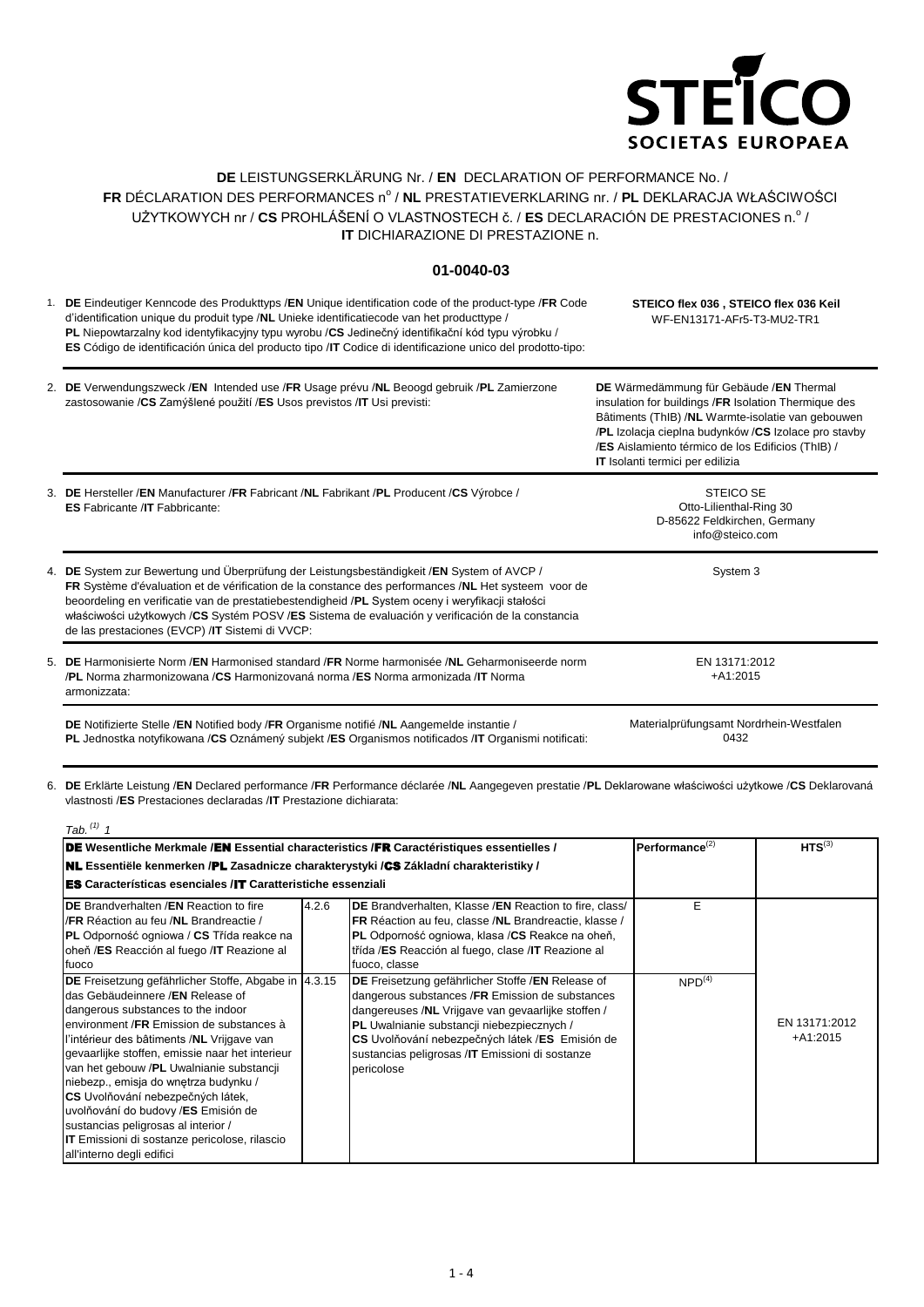

| DE Schallabsorptionsgrad / EN Acoustic<br>absorption index /FR Coefficient d'absorption<br>acoustique /NL Geluidsabsorptiecoëfficient /<br>PL Współcz. pochłaniania dźwięku /<br>CS Součinitel zvukové pohltivosti /ES Indice<br>de absorción acústica /IT Grado di<br>assorbimento del rumore                                                                                                  | 4.3.12 | DE Schallabsorption $\alpha$ /EN Sound absorption $\alpha$ /<br>FR Absorption acoustique $\alpha$ /NL Geluidsabsorptie $\alpha$ /<br>PL Pochłanianie dźwięku α /CS Součinitel zvukové<br>pohltivosti α /ES Absorción acústica α /<br>IT Assorbimento del rumore $\alpha$       | NPD <sup>(4)</sup>               |                             |
|-------------------------------------------------------------------------------------------------------------------------------------------------------------------------------------------------------------------------------------------------------------------------------------------------------------------------------------------------------------------------------------------------|--------|--------------------------------------------------------------------------------------------------------------------------------------------------------------------------------------------------------------------------------------------------------------------------------|----------------------------------|-----------------------------|
| DE Trittschallübertragung (für Böden) /<br><b>EN</b> Impact noise transmission index (for<br>floors) / FR Indice de transmission des bruits<br>d'impact (pour les sols) /NL Overdracht van                                                                                                                                                                                                      | 4.3.10 | DE Dynamische Steifigkeit / EN Dynamic stiffness /<br>FR Raideur dynamique /NL Dynamische stijfheid /<br>PL Sztywność dynamiczna /CS Dynamická tuhost /<br>ES Rigidez dinámica /IT Rigidità dinamica                                                                           | $NPD^{(4)}$                      |                             |
| contactgeluid (met betrekking tot vloeren) /<br>PL Przenoszenie dźwięków uderzeniowych<br>(dot. podłóg) / CS Přenos kročejového hluku<br>(pro podlahy) /ES Índice de transmisión de                                                                                                                                                                                                             |        | 4.3.11.2 DE Dicke d <sub>i</sub> /EN Thickness d <sub>i</sub> /FR Épaisseur d <sub>i</sub> /<br>NL Dikte d <sub>L</sub> /PL Grubość d <sub>L</sub> /CS Tloušťka d <sub>L</sub> /<br><b>ES</b> Espesor $d_L$ /IT Spessore $d_L$                                                 | NPD <sup>(4)</sup>               |                             |
| ruidos de impacto (para suelos) /<br>IT Trasmissione del rumore di calpestio (per<br>pavimenti)                                                                                                                                                                                                                                                                                                 |        | 4.3.11.4 DE Zusammendrückbarkeit / EN Compressibility /<br>FR Compressibilité /NL Samendrukbaarheid /<br>PL Sciśliwość /CS Stlačitelnost /<br>ES Compresibilidad / IT Comprimibilità                                                                                           | $NPD^{(4)}$                      |                             |
|                                                                                                                                                                                                                                                                                                                                                                                                 | 4.3.13 | DE Strömungswiderstand / EN Air flow resistivity<br>/FR Résistivité à l'écoulement de l'air<br>/NL Stromingsweerstand /PL Opór przepływu /<br>CS Odpor proti proudění vzduchu /ES Resistencia al<br>flujo del aire / IT Resistenza al flusso                                   | AF <sub>r</sub> 5                |                             |
| DE Luftschalldämm-Maß /EN Direct airborne<br>sound insulation index /FR Indice d'isolement<br>aux bruits aériens directs /<br>NL Geluidsisolatiecoëfficient van luchtgeluid/<br>PL Wskaźnik izolacji akustycznej od<br>dźwięków powietrznych /CS Vzduchová<br>neprůzvučnost /ES Índice de aislamiento<br>acústico al ruido aéreo directo / IT Misura di<br>isolamento acustico dal rumore aereo | 4.3.13 | DE Strömungswiderstand /EN Air flow resistivity /<br>FR Résistivité à l'écoulement de l'air<br>/NL Stromingsweerstand /PL Opór przepływu /<br>CS Odpor proti proudění vzduchu /ES Resistencia al<br>flujo del aire / IT Resistenza al flusso                                   | AF <sub>r</sub> 5                |                             |
| DE Glimmverhalten /EN Continuous glowing<br>combustion /FR Combustion avec<br>incandescence continue /<br>NL Geluidsisolatiecoëfficient van luchtgeluid<br>/PL Właściwości tlące /CS Doutnavost /<br>ES Incandescencia continua /<br><b>IT</b> Incandescenza                                                                                                                                    | 4.3.17 | DE Glimmverhalten / EN Continous glowing combustion<br>/FR Combustion à incandescence continue /<br>NL Geluidsisolatiecoëfficient van luchtgeluid /<br>PL Właściwości tlące /CS Doutnavost /<br><b>ES</b> Incandescencia continua /IT Incandescenza                            | NPD <sup>(4)</sup>               | EN 13171:2012<br>$+A1:2015$ |
| <b>DE</b> Wärmedurchlasswiderstand / <b>EN</b> Thermal<br>resistance /FR Résistance thermique /<br>NL Thermische weerstand /PL Opór cieplny<br>/CS Tepelný odpor /ES Resistencia térmica /<br><b>IT</b> Resistenza termica                                                                                                                                                                      | 4.2.1  | DE Wärmeleitfähigkeit /EN Thermal conductivity /<br>FR Conductivité thermique /NL Thermische<br>geleidbaarheid /PL Przewodność cieplna /<br>CS Součinitel tepelné vodivosti /ES Conductividad<br>térmica /IT Conduttività termica                                              | $\lambda_{D}$ 0,036<br>$W/(m*K)$ |                             |
|                                                                                                                                                                                                                                                                                                                                                                                                 | 4.2.1  | DE Wärmedurchlasswiderstand / EN Thermal<br>resistance /FR Résistance thermique /NL Thermische<br>weerstand /PL Opór cieplny /CS Tepelný odpor /<br><b>ES</b> Resistencia térmica / <b>IT</b> Resistenza termica                                                               | $R_D$ (Tab. $(1)$ )              |                             |
|                                                                                                                                                                                                                                                                                                                                                                                                 | 4.2.3  | DE Dicke / EN Thickness / FR Épaisseur / NL Dikte /<br>PL Grubość /CS Tloušťka /ES Espesor /IT Spessore                                                                                                                                                                        | $Tab.$ <sup>(1)</sup> 2          |                             |
|                                                                                                                                                                                                                                                                                                                                                                                                 | 4.2.3  | DE Dicke Toleranzklasse / EN Thickness class /<br>FR Tolérance d'épaisseur /NL Dikte-tolerantieklasse /<br>PL Grubość klasa tolerancji / CS Třída tloušťkové<br>tolerance /ES Tolerancia de espesor /IT Classe di<br>tolleranza spessore                                       | T <sub>3</sub>                   |                             |
| DE Wasserdurchlässigkeit / EN Water<br>permeability /FR Perméabilité à l'eau /<br>NL Waterdoorlatendheid /<br>PL Przepuszczalność wody /CS Propustnost<br>vody /ES Permeabilidad al agua /<br><b>IT</b> Permeabilità all'acqua                                                                                                                                                                  | 4.3.8  | DE Kurzzeitige Wasseraufnahme / EN Short term water<br>absorption /FR Absorption d'eau à court terme /<br>NL Kortdurende waterabsorptie /PL Krótkotrwała<br>absorpcja wody /CS Krátkodobá absorpce vody /<br>ES Absorción rápida de agua /IT Rapido assorbimento<br>dell'acqua | NPD <sup>(4)</sup>               |                             |
| DE Wasserdampfdurchlässigkeit / EN Water<br>vapour permeability /FR Perméabilité à la<br>vapeur d'eau /NL Waterdampdoorlatendheid<br>/PL Przepuszczalność pary wodnej /<br>CS Propustnost vodních par /<br><b>ES</b> Permeabilidad al vapor de agua /<br><b>IT</b> Permeabilità al vapore                                                                                                       | 4.3.9  | DE Wasserdampfdiffusion /EN Water vapour<br>transmission / FR Transmission de la vapeur d'eau /<br>NL Waterdamp diffusie /PL Dyfuzja pary wodnej /<br>CS Difúze vodních par /ES Transmisión de vapor de<br>agua /IT Diffusione del vapore                                      | MU <sub>2</sub>                  |                             |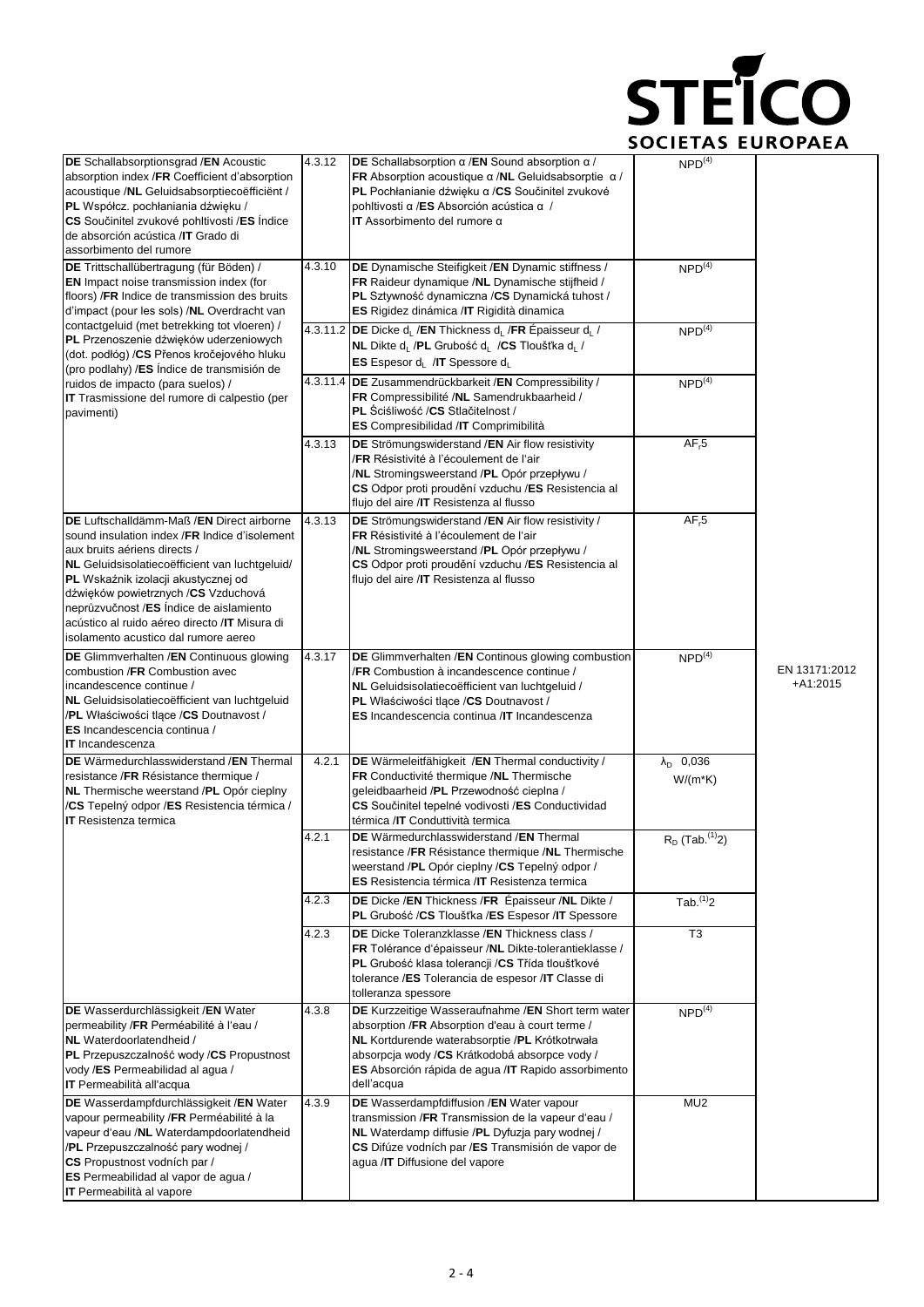

| DE Druckfestigkeit /EN Compressive strength<br>/FR Résistance à la compression /<br>NL Druksterkte /PL Wytrzymałość na<br>ściskanie / CS Pevnost v tlaku /<br>ES Resistencia a la compresión /<br><b>IT</b> Resistenza a compressione                                                                                                                                                                                                                                                                                                                                                                                                                                                                                                                                                                                                                                                                                              | 4.3.3<br>4.3.6 | DE Druckspannung oder Druckfestigkeit /<br><b>EN</b> Compressive stress or compressive strength /<br>FR Contrainte en compression ou résistance à la<br>compression /NL Drukspanning of -sterkte /<br>PL Naprężenie ściskające lub wytrz. na ściskanie /<br>CS Napětí nebo pevnost v tlaku /ES Tensión de<br>compresión o resistencia a compresión /IT Resistenza<br>alla sollecitazione a compressione o resistenza alla<br>compressione                                    | NPD <sup>(4)</sup>                   |                             |
|------------------------------------------------------------------------------------------------------------------------------------------------------------------------------------------------------------------------------------------------------------------------------------------------------------------------------------------------------------------------------------------------------------------------------------------------------------------------------------------------------------------------------------------------------------------------------------------------------------------------------------------------------------------------------------------------------------------------------------------------------------------------------------------------------------------------------------------------------------------------------------------------------------------------------------|----------------|------------------------------------------------------------------------------------------------------------------------------------------------------------------------------------------------------------------------------------------------------------------------------------------------------------------------------------------------------------------------------------------------------------------------------------------------------------------------------|--------------------------------------|-----------------------------|
|                                                                                                                                                                                                                                                                                                                                                                                                                                                                                                                                                                                                                                                                                                                                                                                                                                                                                                                                    |                | DE Punktlast /EN Point load /FR Charge ponctuelle /<br>NL Puntbelasting /PL Obciążenie skupione /<br>CS Bodové zatížení /ES Carga puntual /IT Carico<br>concentrato                                                                                                                                                                                                                                                                                                          | NPD <sup>(4)</sup>                   |                             |
| DE Dauerhaftigkeit des Brandverhaltens unter 4.2.7<br>Einfluss von Wärme /EN Durability of reaction<br>to fire against heat, weathering,<br>ageing/degradation /FR Durabilité de la<br>réaction au feu par rapport à l'exposition à la<br>chaleur, aux intempéries, par rapport au<br>vieillissement / à la dégradation /<br>NL Duurzaamheid van brandreactie onder<br>invloed van hitte, weersomstandigheden,<br>veroudering, verwering /PL Trwałość klasy<br>odporności ogniowej przy oddziaływaniu<br>ciepła, czynników atmosferycznych, procesów<br>starzenia i rozkładu /CS Odolnost vůči požáru,<br>vlivu tepla, povětrnostním vlivům, stárnutí a<br>degradaci /ES Durabilidad de reacción al<br>fuego ante calor, condiciones climáticas,<br>envejecimiento/ degradación /IT Durabilità<br>della resistenza al fuoco sotto l'effetto del<br>calore, degli agenti atmosferici,<br>dell'invecchiamento e della decomposizione |                | <b>DE</b> Eigenschaften der Dauerhaftigkeit /EN Durability<br>characteristics /FR Caractéristiques de durabilité /<br>NL Kenmerken met betrekking tot duurzaamheid /<br><b>PL</b> Parametry dotyczące trwałości /CS Vlastnosti<br>trvanlivosti /ES Características de durabilidad /<br><b>IT</b> Proprietà di durabilità                                                                                                                                                     | NPD <sup>(4)</sup>                   | EN 13171:2012<br>$+A1:2015$ |
| <b>DE</b> Dauerhaftigkeit des<br>Wärmedurchlasswiderstandes unter Einfluss<br>von Wärme, Witterungseinflüssen, Alterung<br>und Abbau / <b>EN</b> Durability of thermal<br>resistance against heat, weathering, ageing                                                                                                                                                                                                                                                                                                                                                                                                                                                                                                                                                                                                                                                                                                              | 4.2.1          | DE Wärmeleitfähigkeit /EN Thermal conductivity /<br>FR Conductivité thermique /NL Thermische<br>geleidbaarheid / <b>PL</b> Przewodność cieplna /<br>CS Součinitel tepelné vodivosti /ES Conductividad<br>térmica / <b>IT</b> Conduttività termica                                                                                                                                                                                                                            | $\lambda_{\rm D}$ 0,036<br>$W/(m*K)$ |                             |
| /degradation / FR Durabilité de la résistance<br>thermique par rapport à l'exposition à la<br>chaleur, aux intempéries, par rapport au<br>vieillissement / à la dégradation /NL                                                                                                                                                                                                                                                                                                                                                                                                                                                                                                                                                                                                                                                                                                                                                    | 4.2.1          | DE Wärmedurchlasswiderstand /EN Thermal<br>resistance /FR Résistance thermique /NL Thermische<br>weerstand /PL Opór cieplny /CS Tepelný odpor /<br>ES Resistencia térmica /IT Resistenza termica                                                                                                                                                                                                                                                                             | $R_D$ (Tab. <sup>(1)</sup> 2)        |                             |
| Duurzaamheid van de thermische weerstand<br>onder invloed van hitte,<br>weersomstandigheden, veroudering,<br>verwering /PL Trwałość oporu cieplnego przy<br>oddziaływaniu ciepła, czynników<br>atmosferycznych, procesów starzenia i<br>rozkładu / CS Stálost vlastností materiálu                                                                                                                                                                                                                                                                                                                                                                                                                                                                                                                                                                                                                                                 | 4.2.7          | <b>DE</b> Eigenschaften der Dauerhaftigkeit / <b>EN</b> Durability<br>characteristics /FR Caractéristiques de durabilité /<br>NL Kenmerken met betrekking tot duurzaamheid /<br>PL Parametry dotyczące trwałości /CS Vlastnosti<br>trvanlivosti /ES Características de durabilidad /<br>IT Proprietà di durabilità                                                                                                                                                           | NPD <sup>(4)</sup>                   |                             |
| vlivem tepla, povětrnostních podmínek,<br>stárnutí a degradace /ES Durabilidad de<br>reacción al fuego ante calor, condiciones<br>climáticas, envejecimiento/ degradación /<br>IT Durabilità della resistenza termica sotto<br>l'effetto del calore, degli agenti atmosferici,<br>dell'invecchiamento e della decomposizione                                                                                                                                                                                                                                                                                                                                                                                                                                                                                                                                                                                                       | 4.3.2          | DE Dimensionsstabilität /EN Dimensional stability /<br>FR Stabilité dimensionnelle /NL Dimensionale<br>stabiliteit /PL Stabilność wymiarów /CS Tvarová stálost<br>/ES Estabilidad dimensional /IT Stabilità dimensionale                                                                                                                                                                                                                                                     | NPD <sup>(4)</sup>                   |                             |
| DE Zug-/ Biegefestigkeit /EN Tensile/Flexural<br>strength / FR Résistance à la traction / flexion<br>/NL Trek-/buigsterkte /PL Wytrzymałość na<br>rozciąganie/ściskanie /CS Pevnost v tahu<br>/ohybu /ES Resistencia a la tracción / flexión<br><b>/IT</b> Resistenza a trazione/flessione                                                                                                                                                                                                                                                                                                                                                                                                                                                                                                                                                                                                                                         | 4.3.4          | DE Zugfestigkeit senkrecht zur Plattenebene /<br><b>EN</b> Tensile strength perpendicular to faces /<br>FR Résistance à la traction perpendiculairement aux<br>faces /NL Treksterkte loodrecht op het oppervlak van<br>de plaat /PL Wytrzymałość na rozciąganie prostopadłe<br>do powierzchni płyty /CS Pevnost v tahu kolmo na<br>rovinu desky /ES Resistencia a la tracción<br>perpendicular a las caras /IT Resistenza a trazione<br>perpendicolare al piano del pannello | TR <sub>1</sub>                      |                             |